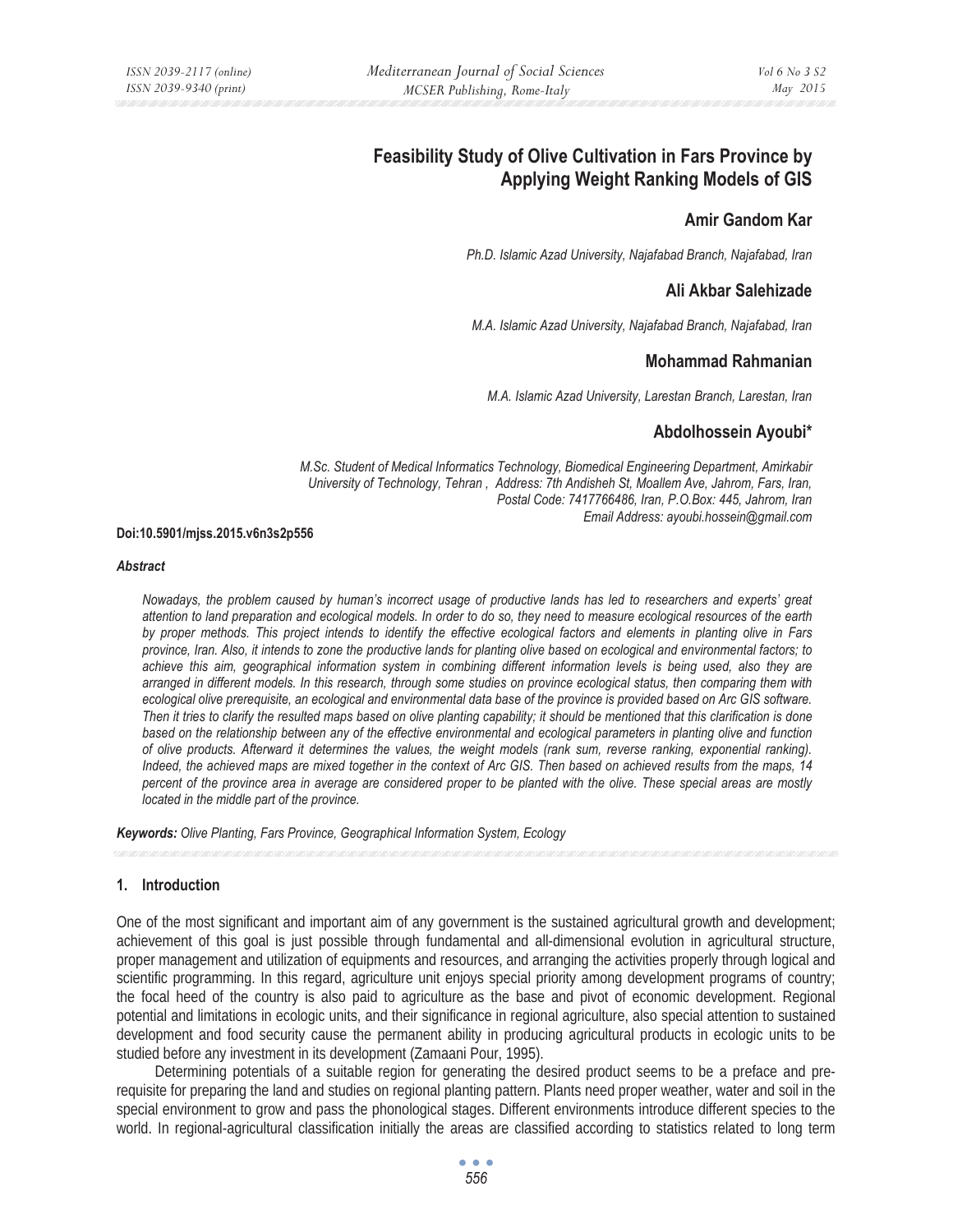| ISSN 2039-2117 (online) | Mediterranean Journal of Social Sciences | Vol 6 No 3 S2 |
|-------------------------|------------------------------------------|---------------|
| ISSN 2039-9340 (print)  | MCSER Publishing, Rome-Italy             | May 2015      |

parameters effective on growth of the desired products, the minimum and the maximum of temperature, the amount of rain and etc., then the proper and favorable areas for planting the special product are determined through identifying the required conditions such as heat threshold, the length of growth period and irrigation demands. Logical decisions about farming in an area are made, according to these stages and according to the resources importance level which can be human force, irrigation requirements, etc. (Ahmadian, 2002).

Olive is a plant from the family of Oleaceae and the genius of Olea. Oleaceae family has 30 to 35 geniuses and about 600 species which are mostly scattered in tropical regions of the world; they also exist as ornamental and industrial crops. Just one spice of Olive, European Olea, produces edible fruits. Olive tree exhibits great resistance to water shortage, also it's adapted to low-efficient and poor soils; meanwhile it produces a cheap but worthy product. From the economic point of view, it is considered important to the extent that it is known as the rich product of poor soils. Developing olive-based farming system as a plan initiated in the country since 1994 under the title of 'Tubaa plan'; it is still in progress.

Some researches were done on possibility and determining the potential areas for olive farming in some provinces (Mesji, 2002). Since Fars province enjoys suitable regional situations, water and soil have the potential talent in producing different cultivators of olive; this has led to development of olive orchards in recent years. Fars has achieved the first rank till the end of 2011 with 8000 tones of seeds (Kherad, 2012).

So, in order to gain higher amount of productivity, more studies on the possibility of farming this special tree in this province seems essential and indisputable.

### **2. Materials and Methods**

In order to consider regional status of proper areas for growth of olive, also to investigate regional capabilities of Fars province in cultivating olives, first regional and environmental needs of olive are considered based on table 1.

| <b>Circumstances of Olive</b>                  | Verv Good          | Good              | Average           | Weak              | Unsuitable |
|------------------------------------------------|--------------------|-------------------|-------------------|-------------------|------------|
| Average of Annual Temperature                  | $16 - 20$          | $20 - 23$         | $23 - 26$         | $13 - 26$         | < 13       |
| Average of Absolute Minimum Temperature        | $-4<$              | $-4$ to $-7$      | $7$ to-10-        | $-10$ to $-13$    | $<-13$     |
| Average of Absolute Maximum Temperature        | <40                | 40to42            | 42to44            | 44to46            | >46        |
| Annual Degree Day                              | 5300<              | 4900to5300        | 4500to4900        | 4100to4500        | $<$ 4100   |
| Chilling Requirement                           | $-200<$            | 200to-150-        | $-150$ to $-100$  | $-100$ to $-50$   | $<-50$     |
| Average of Annual Rainfall                     | 450<               | 350to450          | 250to350          | 150to250          | < 150      |
| Odds of Temperature -7 c <sup>o</sup> and less | 3>                 | 3 <sub>to</sub> 6 | 6 <sub>to</sub> 9 | 9 <sub>to12</sub> | $>12$      |
| Odds of Temperature 38 c° and More             | 15 <sub>&gt;</sub> | 15to30            | 30to45            | 45to60            | $>60$      |

**Table 1.** Olive Tree Ecological Condition (Sadeghi, 2010)

Then, data from weather stations in Fars province was used in order to consider homogeneous regional conditions with olive regional requirements in this province (Table 2).

**Table 2.** Ecological Features of Fars Province Weather Stations

| Weather<br><b>Station</b> | Average of<br>Annual<br>Temperature (c) | Average of<br>Absolute Minimum<br>Temperature (c) | Average of<br>Absolute<br>Maximum<br>Temperature (c) | Annual<br>Degree<br>Day (c) | Chilling<br>Requirement<br>(hours) | Average<br>of Annual<br>Rainfall<br>(mm) | Odds of<br>c and Less<br>(percent) | Odds of<br>Temperature -7 Temperature 38<br>c and More<br>(percent) |
|---------------------------|-----------------------------------------|---------------------------------------------------|------------------------------------------------------|-----------------------------|------------------------------------|------------------------------------------|------------------------------------|---------------------------------------------------------------------|
| Abadeh                    | 14.3                                    | $-12.1$                                           | 37.3                                                 | 4722                        | $-644.9$                           | 133.3                                    | 11.5                               | 11.5                                                                |
| Ardakan                   | 14.8                                    | $-9.4$                                            | 35.2                                                 | 4929                        | $-630.2$                           | 652                                      | 9.9                                |                                                                     |
| Arsanjan                  | 18.3                                    | $-4.8$                                            | 40.2                                                 | 6226                        | $-264$                             | 200.8                                    |                                    |                                                                     |
| Estahban                  | 17.5                                    | $-6.3$                                            | 40.3                                                 | 5853                        | $-282.5$                           | 283.8                                    |                                    | 26                                                                  |
| Eghlid                    | 12.8                                    | $13.5 -$                                          | 34.5                                                 | 4191                        | $775.1 -$                          | 317.7                                    | 17                                 |                                                                     |
| Izad Khast                | 13.8                                    | $12.1 -$                                          | 36.9                                                 | 4489                        | $762 -$                            | 148.7                                    | 14.7                               | 6.7                                                                 |
| <b>Bavanat</b>            | 13.6                                    | $12.6 -$                                          | 35.4                                                 | 4394                        | $660.2 -$                          | 202.6                                    | 12.3                               |                                                                     |
| Perspolis                 | 17.3                                    | $6.2 -$                                           | 40.8                                                 | 5788                        | $312 -$                            | 298                                      | 0.9                                | 35.8                                                                |
| Jahrom                    | 20.5                                    | $3.6 -$                                           | 44.2                                                 | 7437                        | $85.3 -$                           | 285.5                                    |                                    | 69.6                                                                |
| Darab                     | 22.1                                    | $1.3 -$                                           | 45                                                   | 7904                        | $47.7 -$                           | 263                                      |                                    | 74                                                                  |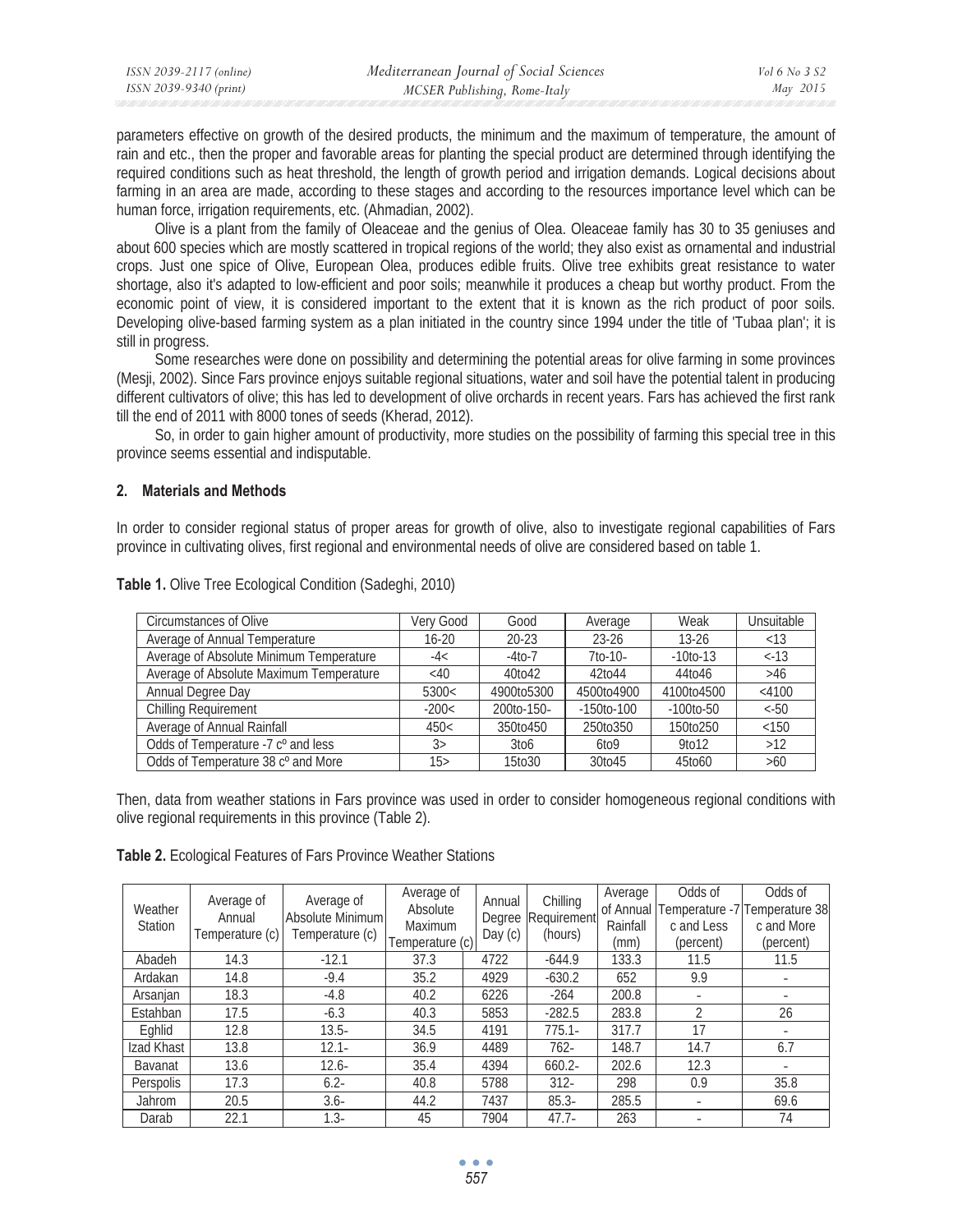*ISSN 2039-2117 (online) ISSN 2039-9340 (print)* 

 *Mediterranean Journal of Social Sciences MCSER Publishing, Rome-Italy* 

| Doroodzan          | 17.7 | $4.4-$  | 39.5 | 5942 | $315.7 -$ | 474   |              | 25.8                     |
|--------------------|------|---------|------|------|-----------|-------|--------------|--------------------------|
| Zarghan            | 16.2 | $7.4-$  | 41   | 5574 | $365.2 -$ | 316.8 | <sub>6</sub> | 36.7                     |
| Zarrin Dasht       | 23.1 | $1.8 -$ | 45.4 | 8287 | $23 -$    | 200.2 |              | $\overline{\phantom{a}}$ |
| Shiraz             | 18   | $5.4-$  | 41.3 | 6287 | 240.8-    | 324.1 | 1.3          | 40.9                     |
| Safashahr          | 11.8 | 16-     | 35.6 | 3802 | $925.6 -$ | 190.9 | 29.6         | ۰                        |
| Farashband         | 22.1 | $2.7 -$ | 45.7 | 7965 | $37.1 -$  | 245.4 |              |                          |
| Fasa               | 19.3 | $4.2 -$ | 43.2 | 6636 | $159.3-$  | 295.3 |              | 56.7                     |
| Firooz Abad        | 20.7 | $1.3 -$ | 41.5 | 7425 | $66.2 -$  | 313.3 |              | $\overline{\phantom{a}}$ |
| <b>Ghir Karzin</b> | 26   | $0.6 -$ | 47.8 | 9394 | $6.3 -$   | 232.6 |              | $\overline{\phantom{a}}$ |
| Kazeroon           | 22.9 | $0.7 -$ | 45.4 | 8157 | $53.7-$   | 296   |              | 74.8                     |
| Lar                | 23.6 | $1.4 -$ | 46.2 | 8175 | $50.1 -$  | 204.9 |              | 77.5                     |
| Lamerd             | 25.4 | 1.3     | 48.5 | 9391 | $3.5 -$   | 215.7 |              | 83.8                     |
| Mamassani          | 21.2 | $1.9 -$ | 45.8 | 76.6 | $74.4-$   | 393.8 |              |                          |
| Neyriz             | 19.4 | $4.6 -$ | 40.4 | 6694 | 184.5-    | 185.4 | 2            | 29.6                     |

In order to estimate chilling and heat requirements of plant, the index of degree day is used.

 $HU = \sum(TM + Tm/2)$  provided that  $(TM + Tm/2) > Tt$ 

HU=Heat unit is consisted as effective temperatures which are gathered during N days.

TM= Maximum temperature during a day

Tm= Minimum temperature during a day

Tt= The base temperature or physiologic zero.

N= The number of days in a specific time duration.

 $CU=\sum(TM + Tm/2)$  provided that  $(TM + Tm/2)$  <Tt

CU = Coldness unit is consisted of the temperatures which are collected during N days. Temperatures are in degree in hour.

Ct= The critical minimum of the temperature (Kazemi 2005).

Olive heat and cold requirements were identified by utilizing Excel software. Indeed, commencement, the end date of phonology stages and the possibility of occurrence of heat thresholds were calculated by Smada software. In order to prepare numeral maps in Arc GIS software by means of fundamental maps ( Topography maps, the type of land, etc), indeed to calculate regional interpolation base on the possibility of accuracy and heat thresholds of olive, numeral calculations and relevant maps were done ( Figures 1 to 12). Then qualitative and quantities classification of the resulted maps were done based on the studies related to any of the regional and environmental conditions, the olive product function data and experts' opinions.



**Figure 1 -** Average of Annual Temperature Figure 2- Average of Annual Rainfall

 $\bullet$   $\bullet$   $\bullet$ *558*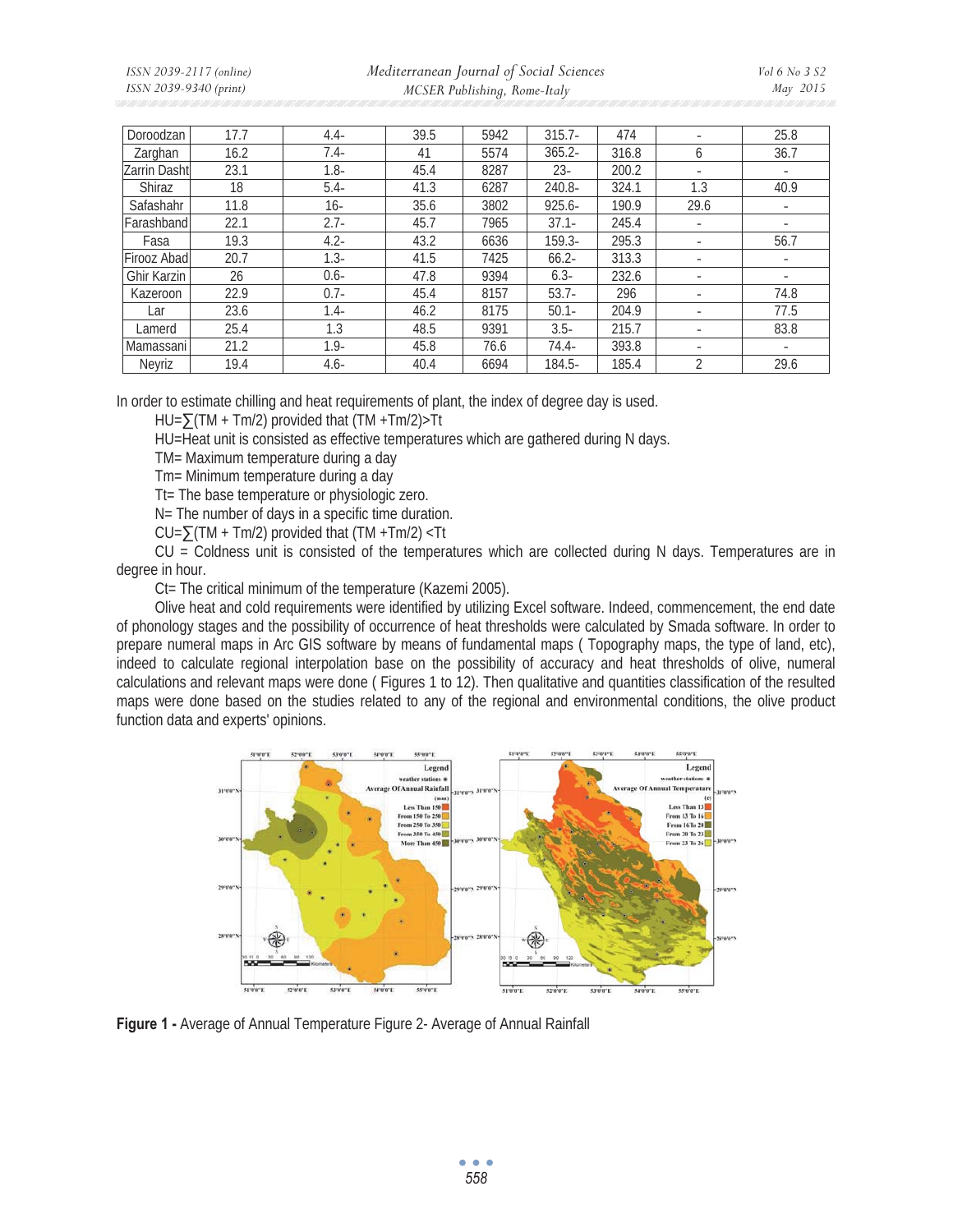

**Figure 3 -** Average of Absolute Min. Temperature Figure 4- Average of Absolute Max. Temperature



**Figure 5 -** Annual Degree Day Figure 6- Chilling Requirement



**Figure 7 -** Odds of Temperature 38° c and More Figure 8- Odds of Temperature -7 °c and More

# **3. Determining Criteria Values in Arc GIS Softwar**

Regional and environmental criteria for identifying proper lands seem to be various, while they don't have the same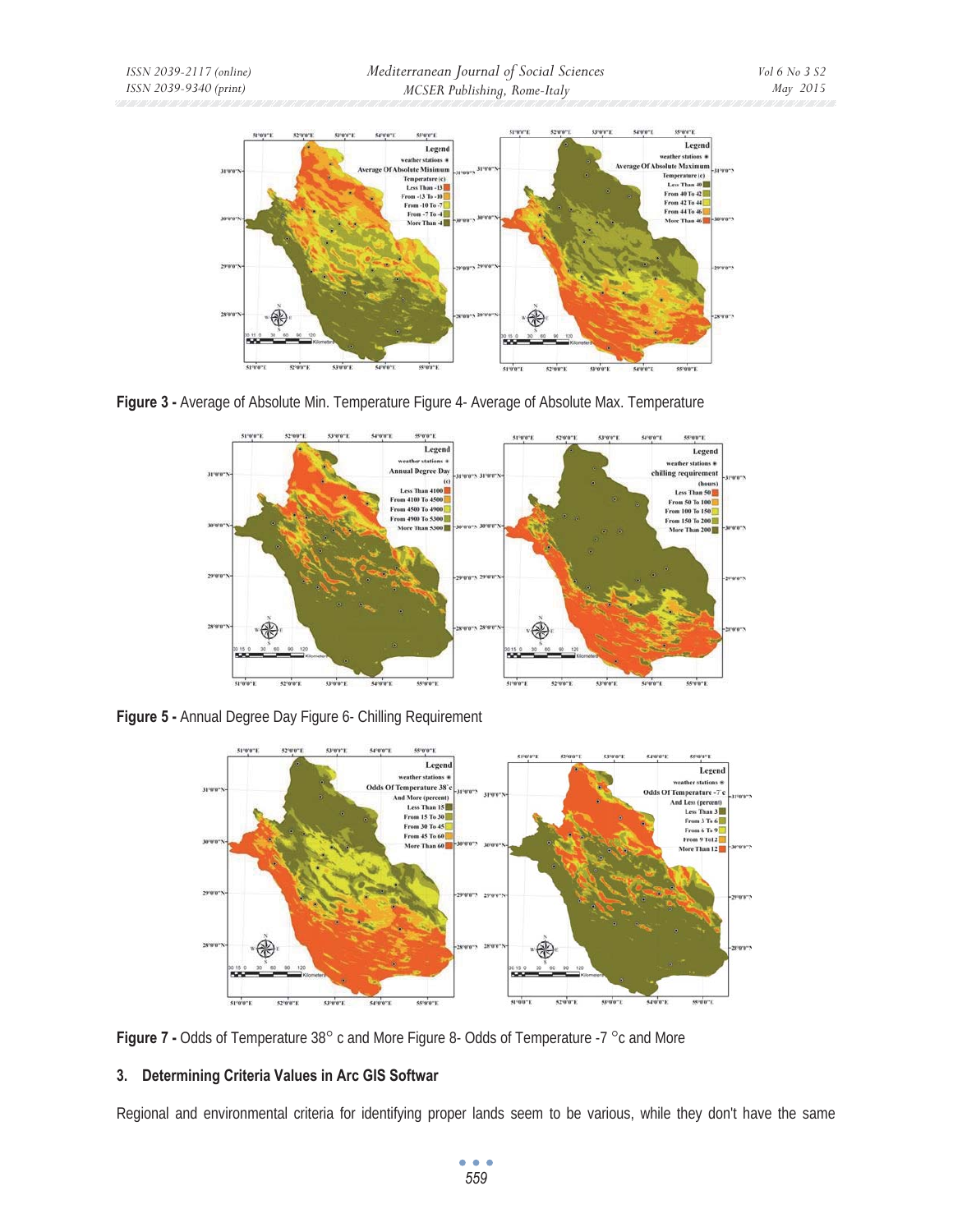| ISSN 2039-2117 (online) | Mediterranean Journal of Social Sciences | Vol 6 No 3 S2 |
|-------------------------|------------------------------------------|---------------|
| ISSN 2039-9340 (print)  | MCSER Publishing, Rome-Italy             | May 2015      |

significance. So, the relative significance of criteria should be determined, in order to decide and evaluate more exactly.

Multi-criteria measuring methods which include determining value with qualitative and quantitative criteria are applied in order to show the significance of individual or group aims. Thus, this method is introduced as the proper method for decision- making based on their significance. Actually, GIS is a theoretical framework in which evaluation and modeling of local decision- making is provided through multi- level measuring methods. In this research, ranking models are used so that values of criteria be determined. In applying weight models by the usage of ranking system, the rankings are performed based on the importance of any of the factors.

The factors which have more importance enjoy the priority. After ranking, in order to determine the weights of the factors the methods, rank sum, reverse ranking and exponential ranking are used. The rank sum is described as the following equivalent (Malczewski, 1999);

$$
Wj = \frac{n - rj + 1}{\sum (n - rj + 1)}
$$

 $\sum (n - rj + 1)$ <br>Wi= the standardized weights for factor j

 $n=$  The number of factors which are under study (k=1, 2, 33, ..., n)

rj= The rank position of factor j

The reverse ranking method is calculated by inverting the rank of defined factor. It is calculated by the formula presented below (Malczewski, 1999);

$$
Wj = \frac{\frac{1}{rj}}{\sum_{i}(\frac{1}{rj})}
$$

 In exponential ranking method, a value is added to the continuous information, then the weight of the factor which has more importance is determined (Malczewski, 1999).

$$
Wj = \frac{(n-2j+1)^p}{\sum (n-rj+1)^p}
$$

P= The desired power

In order to clarify the issue, Table3 indicates the calculated values of weight by rank method for the annual temperature average parameter.

**Table 3.** Determination of Weight by ranking Method

| <b>Exponential Ranking</b> |        | Reverse Ranking        |           | Summing Up Method      |        |                   |       |
|----------------------------|--------|------------------------|-----------|------------------------|--------|-------------------|-------|
| Standard Weight            | Weight | <b>Standard Weight</b> | Weight    | <b>Standard Weight</b> | Weight | Ranking<br>Direct | iotor |
| .164                       |        | .146                   | .333      |                        |        |                   |       |
| 291                        |        | 219                    | $\ddotsc$ | 267                    |        |                   |       |
| .455                       | 25     | .438                   |           | .333                   |        |                   |       |
|                            |        | 109                    | 25        | .133                   |        |                   |       |

### **4. Mixture of Layers**

The aim of mixture of layers through various methods seems to be obtaining the final map which indicates the distribution of the proper areas for olive cultivation; it should be noted that this is done after their weights were calculated. In this stage, after adding the standardized weights to the descriptive information table related to the maps, the final map is achieved by utilizing the local calculation part of Map Calculator. Then, based on olive cultivation potentiality (Figs 13 to 15) conclusions these maps are classified to four levels: very good, good, average weak, unsuitable.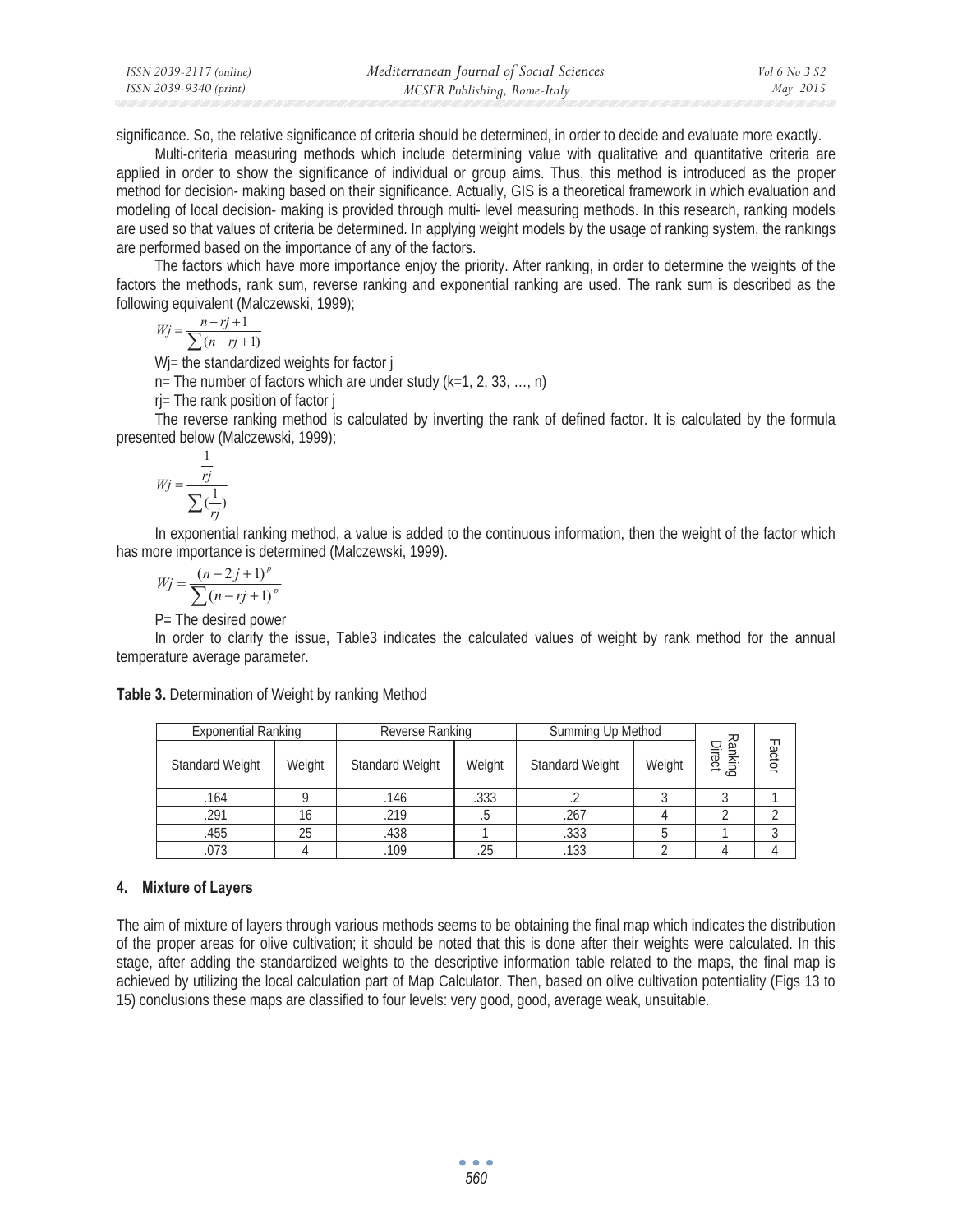

**Figure 9.** Rank-Sum Model, Feasibility Study on Suitable Areas Figure 10. Reverse Ranking Model, Feasibility Study on Suitable Areas



**Figure 11.** Exponential Ranking Model, Feasibility Study on Suitable Areas

Fars province enjoys various ecological diversities since it is located in a unique geographical point in Zagros chain of mountains. An exact planning in Agricultural development in Fars province seems necessary since this province includes regional and ecological diversity and differences in rainfall and temperature level.

Comparing annual values related to regional element of Fars province with olive tree regional requirements, it is observed that most of areas in this province have the potentiality to be cultivated by olive.

The following results are obtained based on any individual stations according to physiological features of olive, regional and ecological features of the province weather stations, also the final maps achieved by mixing the layers.

Stations which are located in North or North- East of the province highlands, including Abadeh, Eghlid, Izad Khast, Safa Shahr, Bavanat and Ardakan face basic limitations from the point of view of supplying the olive tree with annual heat requirements, so it is concluded that they don't have the potentiality of olive cultivation. Chilling supplies in these stations are more than the required amount, and it indicates harsh, long and chilly winter with severe glacier time. In these stations, odds of temperature  $-7^{\circ}$  c and the possibility of its occurrence seem to be seen more frequently, since olive tree is sensitive to glacier, these stations don't have the potentiality of olive cultivation. Furthermore, the length of olive growth period in these stages is too short, and the adequate heat requirements are not provided. The only positive point about these stations is that odd temperature 38 doesn't occur, while its influence in comparison to the low temperatures seems to be trivial. It should be noted that the average of rainfall varies widely in these stations; Ardakan station evidences the most amount of rainfall while Abadeh station gains the least amount.

The stations which are located in the center or on the East including Shiraz, Takhte- Jamshid, Doroodzan, Zarghan, Arsanjan, Estahban, Neyriz and Fasa enjoy proper situation for olive cultivation based on annual heat supply